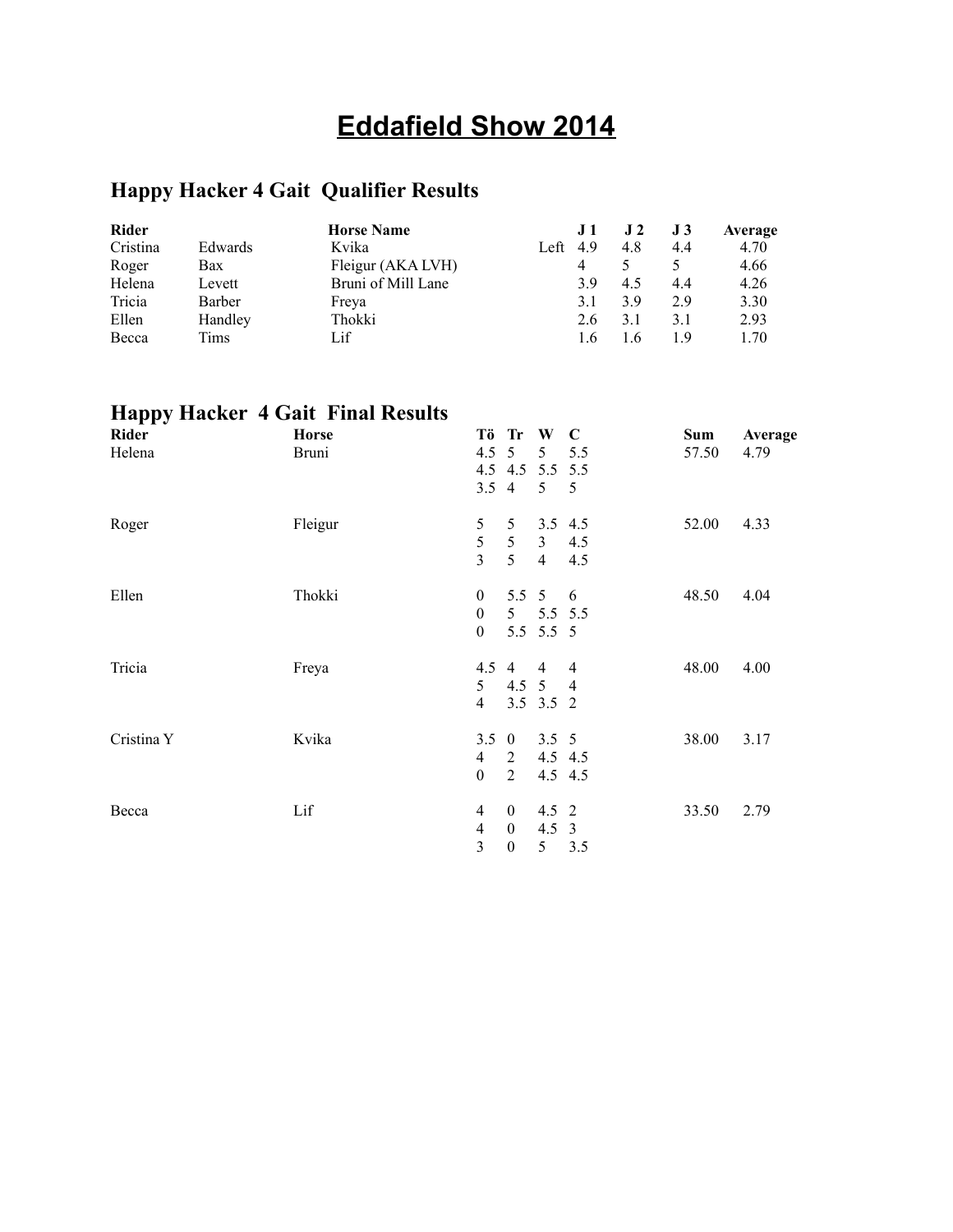| <b>Rider</b> |               | <b>Horse Name</b>         | J 1 | J <sub>2</sub> | J3  | Average |
|--------------|---------------|---------------------------|-----|----------------|-----|---------|
| Jemimah      | Adams         | Kraftur                   | 6.7 | 6.1            | 6.1 | 6.29    |
| Jemimah      | Adams         | Draupnir frá Vallanesi    | 5.9 | 6.1            | 6.2 | 6.06    |
| Janice       | Hutchinson    | Reynir from Siamber Wen   | 5.3 | 5.3            | 4.6 | 5.06    |
| Phillipa     | Pringle       | Stokkull                  | 5   | 5.1            | 5   | 5.03    |
| Freja        | Glansdorp     | Tyr                       | 5   | 5              | 5   | 5.00    |
| Celia        | Carlyon-Smith | <b>Magnus from Costow</b> | 4.7 | 5              | 5   | 4.89    |
| Harriet      | Frame         | Rispa frá Kalfholti       | 4.7 | 4.5            | 4.7 | 4.63    |
| Maike        | Ahlgrimm      | Oskar                     | 4.7 | 4.1            | 3.9 | 4.23    |
| Torben       | Rees          | Pipar                     | 4.1 | 4.2            | 4   | 4.09    |
| Nadine       | Kunkel        | Sveipur                   | 3.9 | 4              | 4.2 | 4.03    |
| Ellen        | Handley       | Katla frá Halldórsstöðum  | 3.5 | 3.6            | 3.1 | 3.39    |

#### **Four Gait 4.1 Qualifier Results**

#### **4.1 A Final Results**

| Rider    | <b>Horse</b>         |                                                    | WT Wa Tr Ca FT                                      |                                |                                  | Sum        | Average |
|----------|----------------------|----------------------------------------------------|-----------------------------------------------------|--------------------------------|----------------------------------|------------|---------|
| Jemimah  | Krafturr or Draupnir | 6.5<br>$7\degree$                                  | 6.5 6 6.5 7 6.5<br>6<br>6                           |                                | 6.5 7 7<br>6.5 7.5 6             | 98.50 6.57 |         |
| Celia    | Magnus               | 5                                                  | 5.5 6.5 5.5 6 5.5<br>5.5 5.5 5.5 6 5                | $6$ 5.5 5.5 4.5                |                                  | 83.00 5.53 |         |
| Freija   | Tyr                  | 5<br>5<br>$\overline{\mathcal{L}}$                 | 6                                                   | $6$ 5.5 6 5<br>5.5 5.5 5.5 5.5 | $5\quad 5.5\ 6$                  | 82.00 5.47 |         |
| Harriet  | Rispa                | $\overline{4}$                                     | 4.5 4.5 4 5.5 6<br>$4\overline{ }$<br>$3.5 \quad 4$ |                                | 4.5 4 5<br>$4.5$ 2 4             | 64.00 4.27 |         |
| Janice   | Reynir               | 5 <sup>5</sup><br>$\overline{4}$<br>$\overline{4}$ | 5 <sup>5</sup><br>5 <sup>5</sup>                    | $5$ $5.5$ $5.5$ 0              | $6$ 5.5 0<br>$5 \quad 5 \quad 0$ | 60.50 4.03 |         |
| Phillipa | Stokkull             | 5<br>5 <sup>5</sup>                                | 5 <sup>5</sup><br>$5.5 \quad 0$<br>5.5 5.5 2        | $\overline{0}$                 | 5.5 0<br>5.5 0<br>$5\quad 4$     | 53.50 3.57 |         |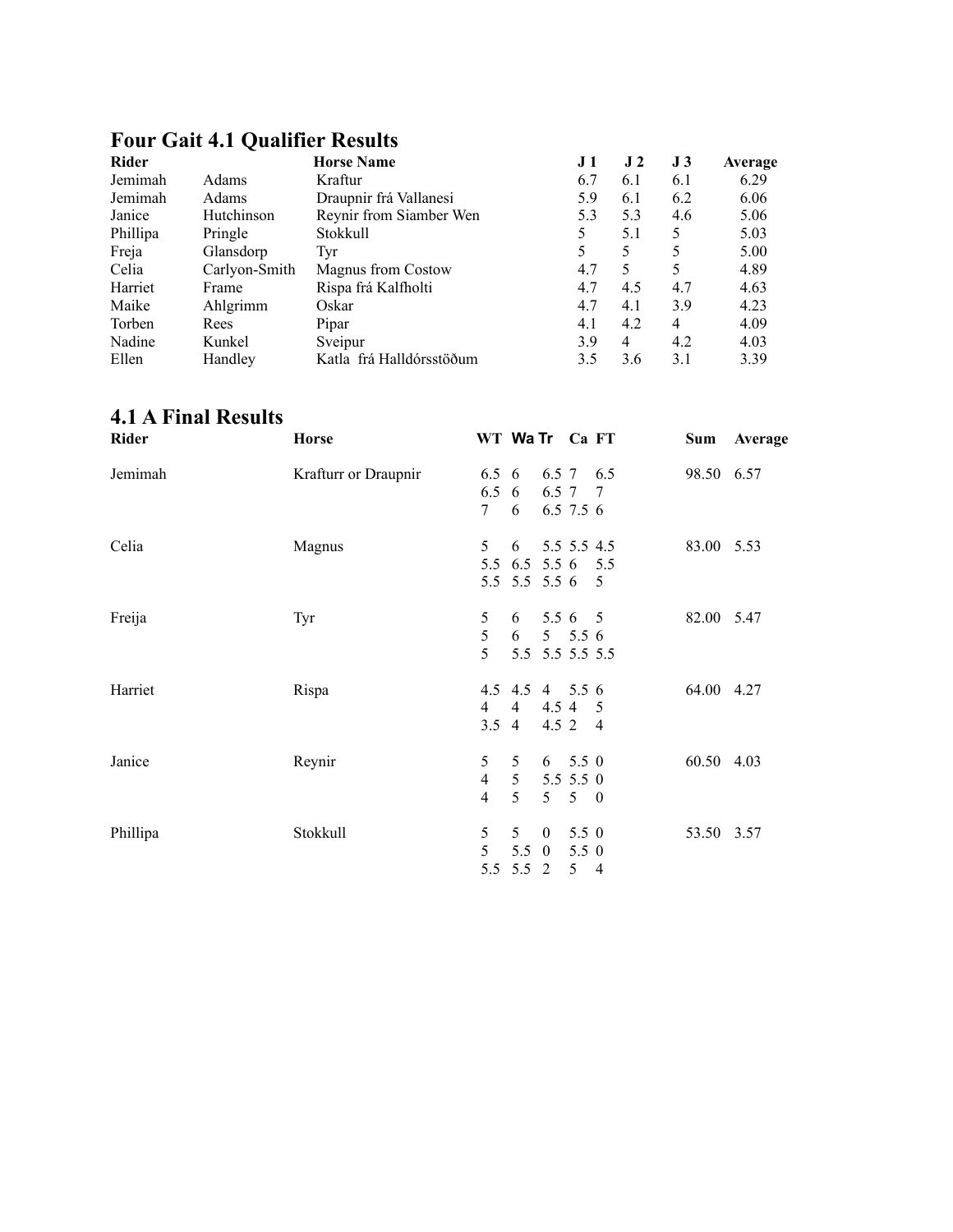#### **Five Gait 5.1 Qualifier Results Rider Horse Name J 1 J 2 J 3 Average** Mike Adams Kapteinn 5.5 5.4 5.9 5.60 **5.1 A Final Results Rider Horse Tö Tr Wa Ca Pa Sum Average** Mike Kapetienn 6.5 5 5.5 6.5 7 128.00 6.10<br>6 4 6.5 7 7 6 4 6.5 7 7 6 4 6.5 6 6 **Happy Hackers Tölt Results Rider Horse Name J 1 J 2 J 3 Average** Phillipa Pringle Stokkull 5.3 5.5 5.8 5.53 Nadine Kunkel Sveipur 1988 and 5 4.3 6 5.10 Janice Hutchinson Reynir from Siamber Wen 5 4.8 5 4.93<br>
Maike Ahlgrimm Oskar 4.3 4.7 5 4.66 Ahlgrimm Oskar 1.3 4.7 5 4.66<br>Bax Fleigur (AKA LVH) 4.3 4.5 4.3 4.3 4.36 Roger Bax Fleigur (AKA LVH) 4.3 4.5 4.3 4.36 Tricia Barber Freya 1.5 4.5 4.2 4 4.23 Catherine Holland Svipur from Siamber Wen 4 4.3 4 4.10 19 Jenny Blakey Sindri from Solva 2.8 4.7 4 3.83<br>
Sarah Jenkins Kvika 4 3.3 3.53 Sarah Jenkins Kvika 4 3.3 3.3 3.53 Helena Levett Bruni of Mill Lane 3 3.5 3 3.16<br>
Liz Roberts Flo from Birdsmoregate 3 3 3 2 2.66 Liz Roberts Flo from Birdsmoregate 3 3 3 2 2.66

#### **Happy Hacker Tölt A Final Results**

| <b>Rider</b><br>Janice | <b>Horse</b><br>Reynir | ${\bf S}$<br>5<br>5.5<br>$5.5\ 5$                                     | A<br>5.5<br>$\overline{5}$                         | Sum<br>31.50 | Average<br>5.25 |
|------------------------|------------------------|-----------------------------------------------------------------------|----------------------------------------------------|--------------|-----------------|
| Nadine                 | Sveipur                | 5 <sup>5</sup><br>4.5<br>5                                            | 5<br>$\sqrt{6}$<br>5.5                             | 31.00 5.17   |                 |
| Maike                  | Oskar                  | 5<br>5<br>5                                                           | 5<br>$\sqrt{5}$<br>5                               | 30.00        | 5.00            |
| Roger                  | Fleigur                | $\sqrt{5}$<br>$rac{5}{5}$                                             | 5<br>$\frac{5}{5}$                                 | 30.00        | 5.00            |
| Catherine              | Svipur                 | 4.5<br>5<br>4.5                                                       | 4.5<br>5<br>4.5                                    | 28.00 4.67   |                 |
| Tricia                 | Freya                  | $\overline{4}$<br>$\overline{\mathcal{L}}$<br>$\overline{\mathbf{3}}$ | $\overline{4}$<br>$\overline{4}$<br>$\overline{3}$ | 22.00 3.67   |                 |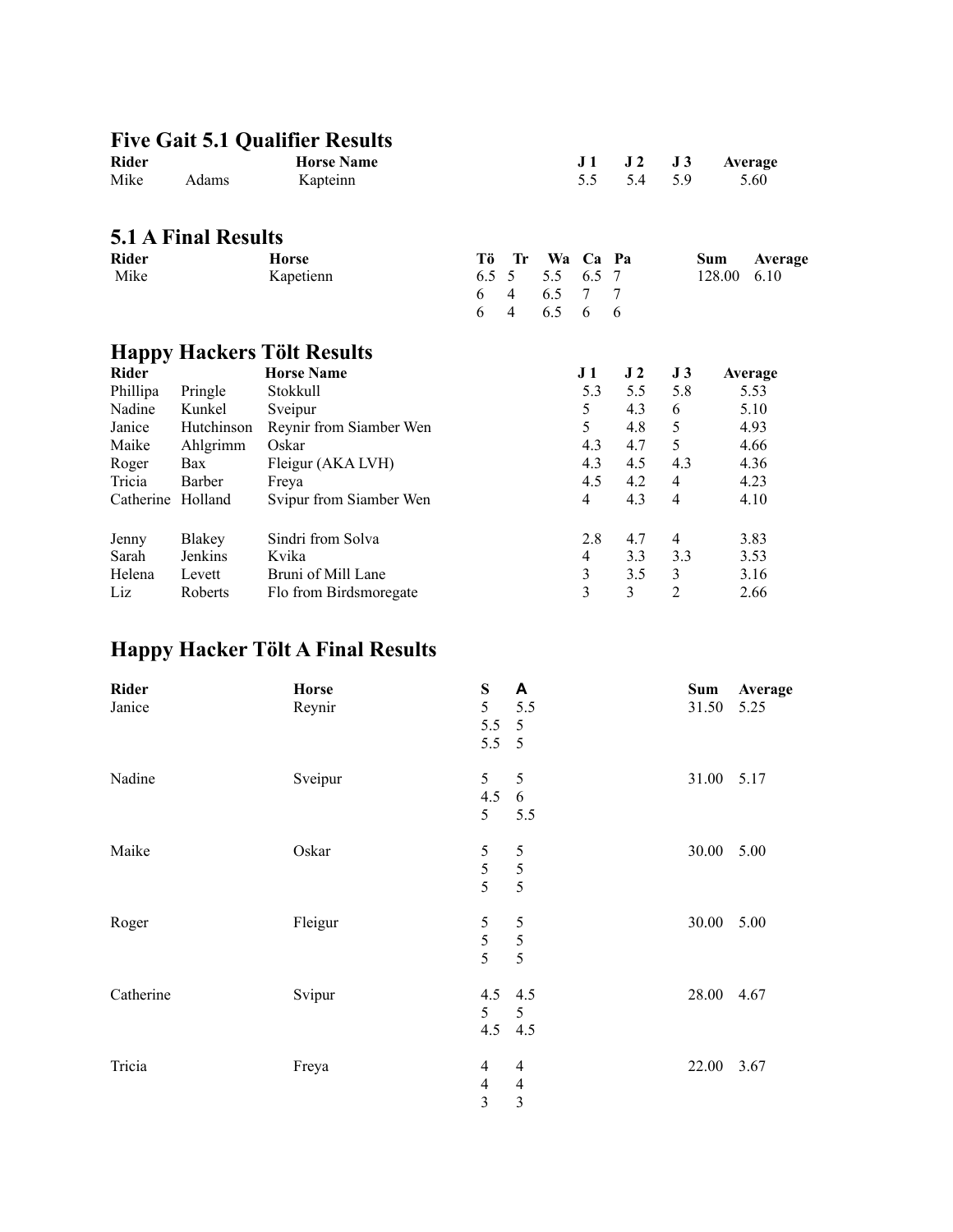## **Happy Hacker Loose Rein Tölt Qualifier Results**

| <b>Rider</b>      | <b>Horse Name</b>       |  |        | J1 J2 J3 Average |
|-------------------|-------------------------|--|--------|------------------|
| Jan Payne         | Bob from Solva          |  |        | 4.5 4.7 4 4.39   |
| Catherine Holland | Svipur from Siamber Wen |  | 4 45 4 | 4.16             |

## **Happy Hacker Loose Rein Tölt Final Results**

| <b>Rider</b> | <b>Horse</b> | R<br>-L       | Sum<br>Average |
|--------------|--------------|---------------|----------------|
| Catherine    | Sviput       | 3<br>3.5      | 25.00 4.17     |
|              |              | $4.5$ $4.5$   |                |
|              |              | 4.5           |                |
| Jan          | <b>Bob</b>   | $3.5 \quad 4$ | 24.50 4.08     |
|              |              | $4.5 \quad 4$ |                |
|              |              | $4.5 \quad 4$ |                |

## **Tölt T1 Qualifier Results**

| Rider   |                 | <b>Horse Name</b>        | J1 | $\bf{J}2$ | J3  | Average |
|---------|-----------------|--------------------------|----|-----------|-----|---------|
| Jemimah | Adams           | Kraftur                  | 62 |           | 6.3 | 6.16    |
| Harriet | Frame           | Rispa frá Kalfholti      | 47 | 52        | 45  | 4.79    |
| Celia   | Carlyon-Smidrih | Ali                      | 33 | 43        | 4.2 | 3.93    |
| Ellen   | Handley         | Katla frá Halldórsstöðum |    | 34        | 3.3 | 3.23    |
| Roger   | Bax             | Fleigur (AKA LVH)        | 33 | っ く       | 27  | 2.83    |

#### **T1 A Final Results**

| Rider   | <b>Horse</b> | W E F                                   | Sum   | Average |
|---------|--------------|-----------------------------------------|-------|---------|
| Jemimah | Kraftur      | $6\quad 6.5\quad 7$<br>7 7 7<br>7 7 7.5 | 62.00 | 6.89    |
| Harriet | Riaps        | $5 \t 5.5 \t 6.5$<br>5 5.5 6<br>5 6 6.5 | 51.00 | 5.67    |